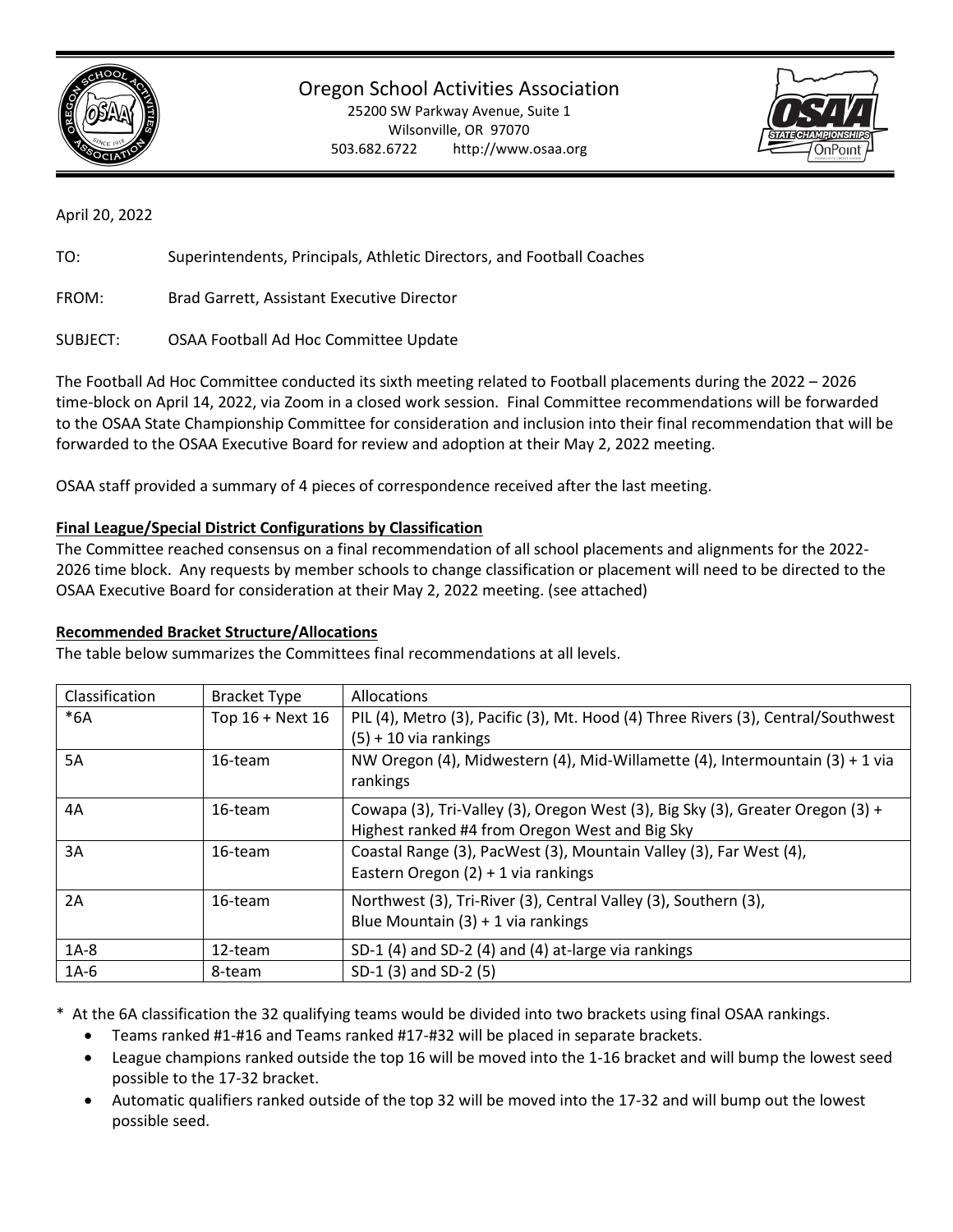## **6A Classification Bracket Structure/Allocations**

The Committee spent considerable time discussing the caucus results and voting outcomes related to the formatting of the 6A Championships – specifically how those results impact the Committees current recommendation of an 8 team/ 24 team model. At issue is that 6A representatives attending the OSAA Delegate Assembly meeting and 6A Athletic Directors attending the OADA Conference, when combined, are nearly unanimous in support to modify the current model into two separate 16-team brackets.

There is sentiment amongst some Committee members that the two separate 16-team brackets do not solve the core issues the Committee was attempting to address although the model does take a step to address the lopsided matchups occurring in Round 1 by halving the seed differential (1-16 vs 1-32). The group recommends that both brackets are awarded trophies.

There continues to be consensus within the Committee that at a minimum it is necessary to change the current model in some way. While historical data review supports adopting an 8 team/24 team format and is the reason for the original recommendation the obvious lack of support requires consideration of other models. As such the Committee has reached consensus to support implementation of the two separate 16-team brackets at the 6A Classification level with all league champions included in the Top 16 bracket regardless of ranking.

# **2A, 1A Structure/Game Type**

- Recommends that 2A schools (ADM 75 145) play the 9-player game.
- Recommends that 1A schools (ADM 74 61) play the 8-player game.
- Recommends that 1A schools (ADM 0 60) play the 6-player game.

# **6-Player State Championship**

The group supports adoption of the 6-player game and is encouraging the OSAA State Championship Committee to recommend conducting an OSAA State Championship for 6-player teams.

# **Placement Criteria:**

- Schools requesting a lower classification for the first time must have had a 2-year in-class winning percentage below 22%.
- Schools previously playing at a lower classification requesting to remain there must have had a 2-year in-class winning percentage of less than 67% and have not won an OSAA playoff game.
- Any school approved to remain down or has opted to play down that has an in-class winning percentage of 67% or higher and/or advances beyond Round 1 of any OSAA Football State Championship will automatically be moved back up for the following season.

The OSAA staff will provide a committee update, like this one, to all superintendents, principals, athletic directors, and football coaches following each meeting. The Committee roster, charge, and any additional committee information is available a[t http://www.osaa.org/governance/committees.](http://www.osaa.org/governance/committees)

Written suggestions and proposals should be emailed to the OSAA at **bradg@osaa.org.** Any communication received by the OSAA will be shared with all committee members for review and discussion.

**The next public meeting of the Ad Hoc Football Committee is TBD.** The general format for the meeting will be for the Committee to receive public testimony followed by a closed work session.The Committee appreciates your support and encourages your participation in this process. Please contact Brad Garrett [\(bradg@osaa.org\)](mailto:bradg@osaa.org) at the OSAA if you have any questions.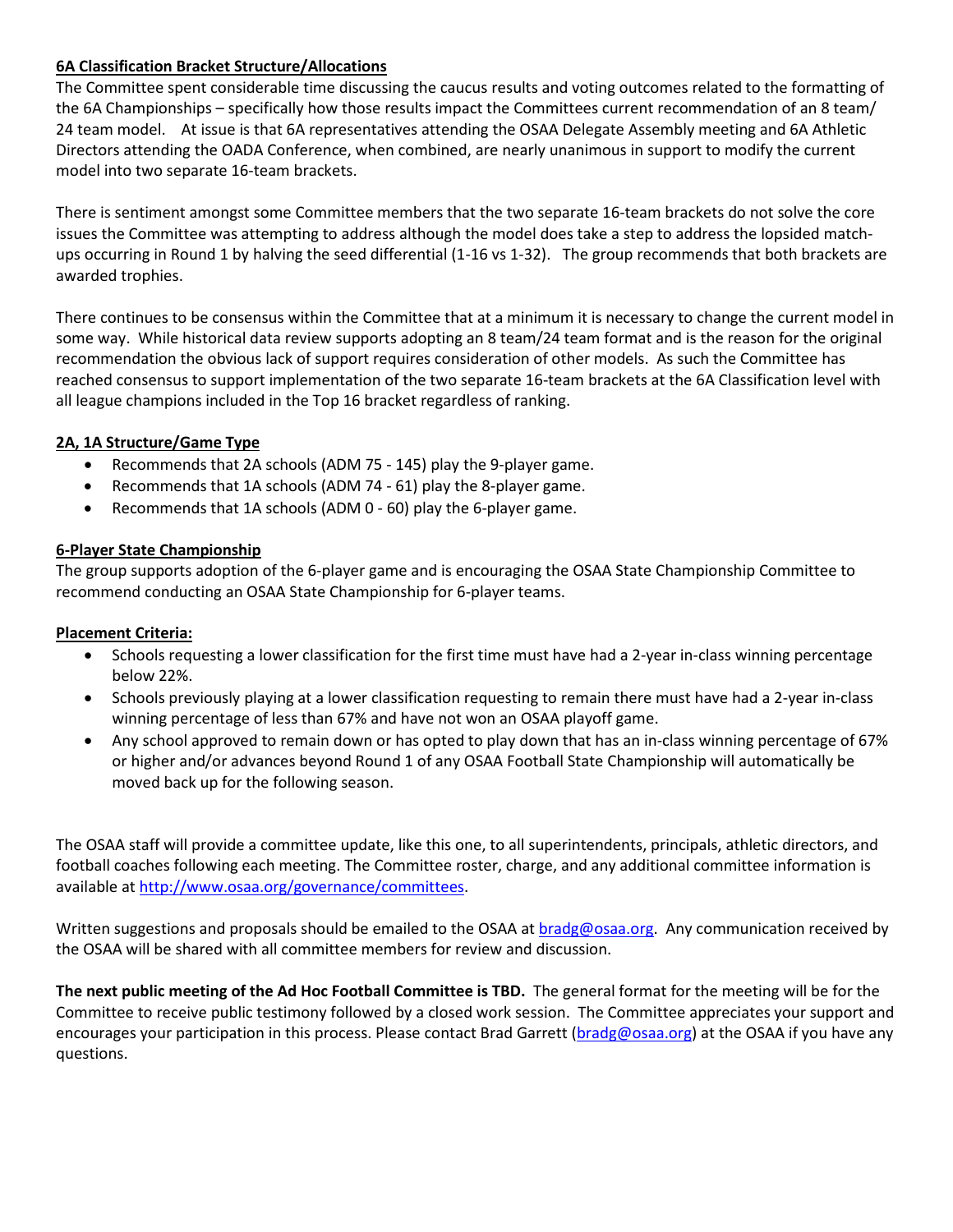#### **OSAA Football Ad Hoc Advisory 2022-2026 Alignments Final Recommendation** (as of 4/15/22)

| 6A                                               | 44         | <b>5A</b>                          | 31   |
|--------------------------------------------------|------------|------------------------------------|------|
| 1005+                                            |            | 1004-608                           |      |
| 6A-1 - Portland Interscholsatic                  | 8          | 5A-1 - Northwest Oregon Conference | 8    |
| <b>Cleveland Warriors</b>                        | 1219       | Canby Cougars                      | 957  |
| Franklin Lightning                               | 1376       | <b>Centennial Eagles</b>           | 1034 |
| <b>Grant Generals</b>                            | 1314       | Forest Grove Vikings (6A)          | 1086 |
| Jefferson Democrats                              | 444        | <b>Hillsboro Spartans</b>          | 769  |
| Lincoln Cardinals                                | 1190       | <b>Hood River Valley Eagles</b>    | 883  |
| <b>McDaniel Mountain Lions</b>                   | 718        | Putnam Kingsmen                    | 872  |
| Roosevelt Roughriders                            | 705        | Southridge Skyhawks (6A)           | 1073 |
| <b>Wells Guardians</b>                           | 1152       | <b>Wilsonville Wildcats</b>        | 906  |
| 6A-2 - Metro League                              | 6          | 5A-2 - Midwestern League           | 8    |
| <b>Aloha Warriors</b>                            | 1235       | <b>Churchill Lancers</b>           | 711  |
| <b>Beaverton Beavers</b>                         | 1038       | <b>Crater Comets</b>               | 874  |
| Jesuit Crusaders                                 | 960        | Eagle Point Eagles                 | 704  |
| <b>Mountainside Mavericks</b>                    | 1422       | North Eugene Highlanders           | 652  |
| <b>Sunset Apollos</b>                            | 1600       | <b>Springfield Millers</b>         | 874  |
| <b>Westview Wildcats</b>                         | 1848       | South Eugene Axe (6A)              | 1101 |
|                                                  |            | <b>Thurston Colts</b>              | 919  |
| <b>6A-3 - Pacific Conference</b>                 | 6          | Willamette Wolverines (6A)         | 1035 |
| Century Jaguars                                  | 1077       |                                    |      |
| Glencoe Crimson Tide                             | 1026       | 5A-3 - Mid-Willamette Conference   | 9    |
| <b>Liberty Falcons</b>                           | 1054       | <b>Central Panthers</b>            | 660  |
| <b>McMinnville Grizzlies</b>                     | 1414       | <b>Corvallis Spartans</b>          | 766  |
| <b>Newberg Tigers</b>                            | 1077       | <b>Crescent Valley Raiders</b>     | 619  |
| Sherwood Bowmen                                  | 1209       | Dallas Dragons                     | 616  |
|                                                  |            | <b>Lebanon Warriors</b>            | 643  |
| 6A-4 - Mt. Hood Conference                       | 8          | <b>McKay Scots</b>                 | 1304 |
| <b>Barlow Bruins</b>                             | 1280       | <b>Silverton Foxes</b>             | 910  |
| <b>Central Catholic Rams</b>                     | 609        | South Albany Red Hawks             | 998  |
| <b>Clackamas Cavaliers</b>                       | 1930       | West Albany Bulldogs               | 910  |
| David Douglas Scots                              | 1587       |                                    |      |
| <b>Gresham Gophers</b>                           | 992        | 5A-4 - Intermountain Conference    | 6    |
| <b>Nelson Hawks</b>                              | <b>NEW</b> | <b>Bend Lava Bears</b>             | 814  |
| <b>Reynolds Raiders</b>                          | 1612       | Caldera Wolfpack                   | 900  |
| <b>Sandy Pioneers</b>                            | 974        | <b>Mountain View Cougars</b>       | 890  |
|                                                  |            | <b>Redmond Panthers</b>            | 804  |
| <b>6A-5 - Three Rivers League</b>                | 6          | <b>Ridgeview Ravens</b>            | 753  |
| Lake Oswego Lakers                               | 927        | Summit Storm                       | 934  |
| Lakeridge Pacers                                 | 886        |                                    |      |
| <b>Oregon City Pioneers</b>                      | 1531       |                                    |      |
| <b>Tigard Tigers</b>                             | 1316       |                                    |      |
| <b>Tualatin Timberwolves</b>                     | 1408       |                                    |      |
| West Linn Lions                                  | 1406       |                                    |      |
| <b>EA.E.</b> Control/Southwest Valley Conference | 10         |                                    |      |

| 10   |
|------|
| 1105 |
| 1413 |
| 1242 |
| 1068 |
| 1161 |
| 1013 |
| 1274 |
| 1451 |
| 1287 |
| 1238 |
|      |

| 6A<br>1005+ | 44         | <b>5A</b><br>1004-608                   | 31   | 4A<br>607-311                   |
|-------------|------------|-----------------------------------------|------|---------------------------------|
| scholsatic  | 8          | 5A-1 - Northwest Oregon Conference      | 8    | 4A-1 - Cowapa League            |
|             | 1219       |                                         | 957  | Astoria Fishermen               |
|             | 1376       | Canby Cougars                           | 1034 |                                 |
|             |            | <b>Centennial Eagles</b>                |      | Milwaukie / Arts Academy Mi     |
|             | 1314       | Forest Grove Vikings (6A)               | 1086 | Scappoose Indians               |
|             | 444        | <b>Hillsboro Spartans</b>               | 769  | Seaside Seagulls                |
|             | 1190       | <b>Hood River Valley Eagles</b>         | 883  | St. Helens Lions                |
| .ions       | 718        | Putnam Kingsmen                         | 872  | <b>Tillamook Cheesemakers</b>   |
| ٢Ś.         | 705        | Southridge Skyhawks (6A)                | 1073 |                                 |
|             | 1152       | <b>Wilsonville Wildcats</b>             | 906  | 4A-2 - Tri-Valley Conference    |
|             |            |                                         |      | Estacada Rangers                |
|             | 6          | 5A-2 - Midwestern League                | 8    | <b>Gladstone Gladiators</b>     |
|             | 1235       | <b>Churchill Lancers</b>                | 711  | La Salle Prep Falcons (5A)      |
|             | 1038       | <b>Crater Comets</b>                    | 874  | Molalla Indians                 |
|             | 960        | <b>Eagle Point Eagles</b>               | 704  | Parkrose Broncos (5A)           |
| icks        | 1422       | North Eugene Highlanders                | 652  | Woodburn Bulldogs (5A)          |
|             | 1600       | <b>Springfield Millers</b>              | 874  |                                 |
|             | 1848       | South Eugene Axe (6A)                   | 1101 | 4A-3 - Oregon West Conferen     |
|             |            | <b>Thurston Colts</b>                   | 919  | Cascade Cougars                 |
| ence        | 6          | Willamette Wolverines (6A)              | 1035 | <b>Cottage Grove Lions</b>      |
|             | 1077       |                                         |      | Junction City Tigers            |
|             | 1026       | <b>5A-3 - Mid-Willamette Conference</b> | 9    | <b>Marist Catholic Spartans</b> |
|             | 1054       | <b>Central Panthers</b>                 | 660  | <b>Philomath Warriors</b>       |
|             | 1414       | Corvallis Spartans                      | 766  | <b>Stayton Eagles</b>           |
|             | 1077       | <b>Crescent Valley Raiders</b>          | 619  | <b>Sweet Home Huskies</b>       |
|             | 1209       | <b>Dallas Dragons</b>                   | 616  |                                 |
|             |            | <b>Lebanon Warriors</b>                 | 643  | 4A-5 - Big Sky Conference       |
| erence      | 8          | <b>McKay Scots</b>                      | 1304 | Ashland Grizzlies (5A)          |
|             | 1280       | <b>Silverton Foxes</b>                  | 910  | <b>Henley Hornets</b>           |
|             | 609        | South Albany Red Hawks                  | 998  | <b>Hidden Valley Mustangs</b>   |
|             | 1930       | West Albany Bulldogs                    | 910  | Klamath Union Pelicans          |
|             | 1587       |                                         |      | <b>Marshfield Pirates</b>       |
|             | 992        | 5A-4 - Intermountain Conference         | 6    | Mazama Vikings                  |
|             | <b>NEW</b> | <b>Bend Lava Bears</b>                  | 814  | North Bend Bulldogs             |
|             | 1612       | Caldera Wolfpack                        | 900  |                                 |
|             | 974        | <b>Mountain View Cougars</b>            | 890  | 4A-6 - Greater Oregon League    |
|             |            | <b>Redmond Panthers</b>                 | 804  | <b>Baker Bulldogs</b>           |
| eague       | 6          | <b>Ridgeview Ravens</b>                 | 753  | Crook County Cowboys            |
|             | 927        | Summit Storm                            | 934  | La Grande Tigers                |
|             | ---        |                                         |      | .                               |

| 6A                               | 44         | <b>5A</b>                          | 31   | 4A                                    | 32 <sub>2</sub> |
|----------------------------------|------------|------------------------------------|------|---------------------------------------|-----------------|
| $1005+$                          |            | 1004-608                           |      | 607-311                               |                 |
| 6A-1 - Portland Interscholsatic  | 8          | 5A-1 - Northwest Oregon Conference | 8    | 4A-1 - Cowapa League                  | 6               |
| <b>Cleveland Warriors</b>        | 1219       | <b>Canby Cougars</b>               | 957  | Astoria Fishermen                     | 398             |
| Franklin Lightning               | 1376       | <b>Centennial Eagles</b>           | 1034 | Milwaukie / Arts Academy Mustangs(5A) | 796             |
| <b>Grant Generals</b>            | 1314       | Forest Grove Vikings (6A)          | 1086 | Scappoose Indians                     | 501             |
| Jefferson Democrats              | 444        | <b>Hillsboro Spartans</b>          | 769  | Seaside Seagulls                      | 313             |
| Lincoln Cardinals                | 1190       | <b>Hood River Valley Eagles</b>    | 883  | St. Helens Lions                      | 598             |
| McDaniel Mountain Lions          | 718        | Putnam Kingsmen                    | 872  | <b>Tillamook Cheesemakers</b>         | 454             |
| Roosevelt Roughriders            | 705        | Southridge Skyhawks (6A)           | 1073 |                                       |                 |
| Wells Guardians                  | 1152       | <b>Wilsonville Wildcats</b>        | 906  | 4A-2 - Tri-Valley Conference          | 6               |
|                                  |            |                                    |      | <b>Estacada Rangers</b>               | 362             |
| 6A-2 - Metro League              | 6          | 5A-2 - Midwestern League           | 8    | <b>Gladstone Gladiators</b>           | 440             |
| Aloha Warriors                   | 1235       | <b>Churchill Lancers</b>           | 711  | La Salle Prep Falcons (5A)            | 514             |
| <b>Beaverton Beavers</b>         | 1038       | <b>Crater Comets</b>               | 874  | Molalla Indians                       | 518             |
| Jesuit Crusaders                 | 960        | Eagle Point Eagles                 | 704  | Parkrose Broncos (5A)                 | 533             |
| <b>Mountainside Mavericks</b>    | 1422       | North Eugene Highlanders           | 652  | Woodburn Bulldogs (5A)                | 870             |
| <b>Sunset Apollos</b>            | 1600       | <b>Springfield Millers</b>         | 874  |                                       |                 |
| Westview Wildcats                | 1848       | South Eugene Axe (6A)              | 1101 | 4A-3 - Oregon West Conference         | $\overline{7}$  |
|                                  |            | <b>Thurston Colts</b>              | 919  | <b>Cascade Cougars</b>                | 514             |
| <b>6A-3 - Pacific Conference</b> | 6          | Willamette Wolverines (6A)         | 1035 | <b>Cottage Grove Lions</b>            | 520             |
| Century Jaguars                  | 1077       |                                    |      | Junction City Tigers                  | 378             |
| Glencoe Crimson Tide             | 1026       | 5A-3 - Mid-Willamette Conference   | 9    | <b>Marist Catholic Spartans</b>       | 323             |
| Liberty Falcons                  | 1054       | <b>Central Panthers</b>            | 660  | <b>Philomath Warriors</b>             | 335             |
| McMinnville Grizzlies            | 1414       | <b>Corvallis Spartans</b>          | 766  | <b>Stayton Eagles</b>                 | 499             |
| Newberg Tigers                   | 1077       | <b>Crescent Valley Raiders</b>     | 619  | <b>Sweet Home Huskies</b>             | 443             |
| Sherwood Bowmen                  | 1209       | <b>Dallas Dragons</b>              | 616  |                                       |                 |
|                                  |            | <b>Lebanon Warriors</b>            | 643  | 4A-5 - Big Sky Conference             | 7               |
| 6A-4 - Mt. Hood Conference       | 8          | <b>McKay Scots</b>                 | 1304 | Ashland Grizzlies (5A)                | 675             |
| <b>Barlow Bruins</b>             | 1280       | <b>Silverton Foxes</b>             | 910  | <b>Henley Hornets</b>                 | 502             |
| <b>Central Catholic Rams</b>     | 609        | South Albany Red Hawks             | 998  | <b>Hidden Valley Mustangs</b>         | 374             |
| Clackamas Cavaliers              | 1930       | West Albany Bulldogs               | 910  | <b>Klamath Union Pelicans</b>         | 470             |
| David Douglas Scots              | 1587       |                                    |      | <b>Marshfield Pirates</b>             | 507             |
| Gresham Gophers                  | 992        | 5A-4 - Intermountain Conference    | 6    | Mazama Vikings                        | 461             |
| Nelson Hawks                     | <b>NEW</b> | <b>Bend Lava Bears</b>             | 814  | North Bend Bulldogs                   | 530             |
| <b>Reynolds Raiders</b>          | 1612       | Caldera Wolfpack                   | 900  |                                       |                 |
| Sandy Pioneers                   | 974        | <b>Mountain View Cougars</b>       | 890  | 4A-6 - Greater Oregon League          | 6               |
|                                  |            | <b>Redmond Panthers</b>            | 804  | <b>Baker Bulldogs</b>                 | 359             |
| 6A-5 - Three Rivers League       | 6          | <b>Ridgeview Ravens</b>            | 753  | <b>Crook County Cowboys</b>           | 603             |
| Lake Oswego Lakers               | 927        | Summit Storm                       | 934  | La Grande Tigers                      | 433             |
|                                  |            |                                    |      |                                       |                 |
| Lakeridge Pacers                 | 886        |                                    |      | <b>Madras White Buffaloes</b>         | 418             |
| <b>Oregon City Pioneers</b>      | 1531       |                                    |      | <b>Pendleton Buckaroos</b>            | 615             |